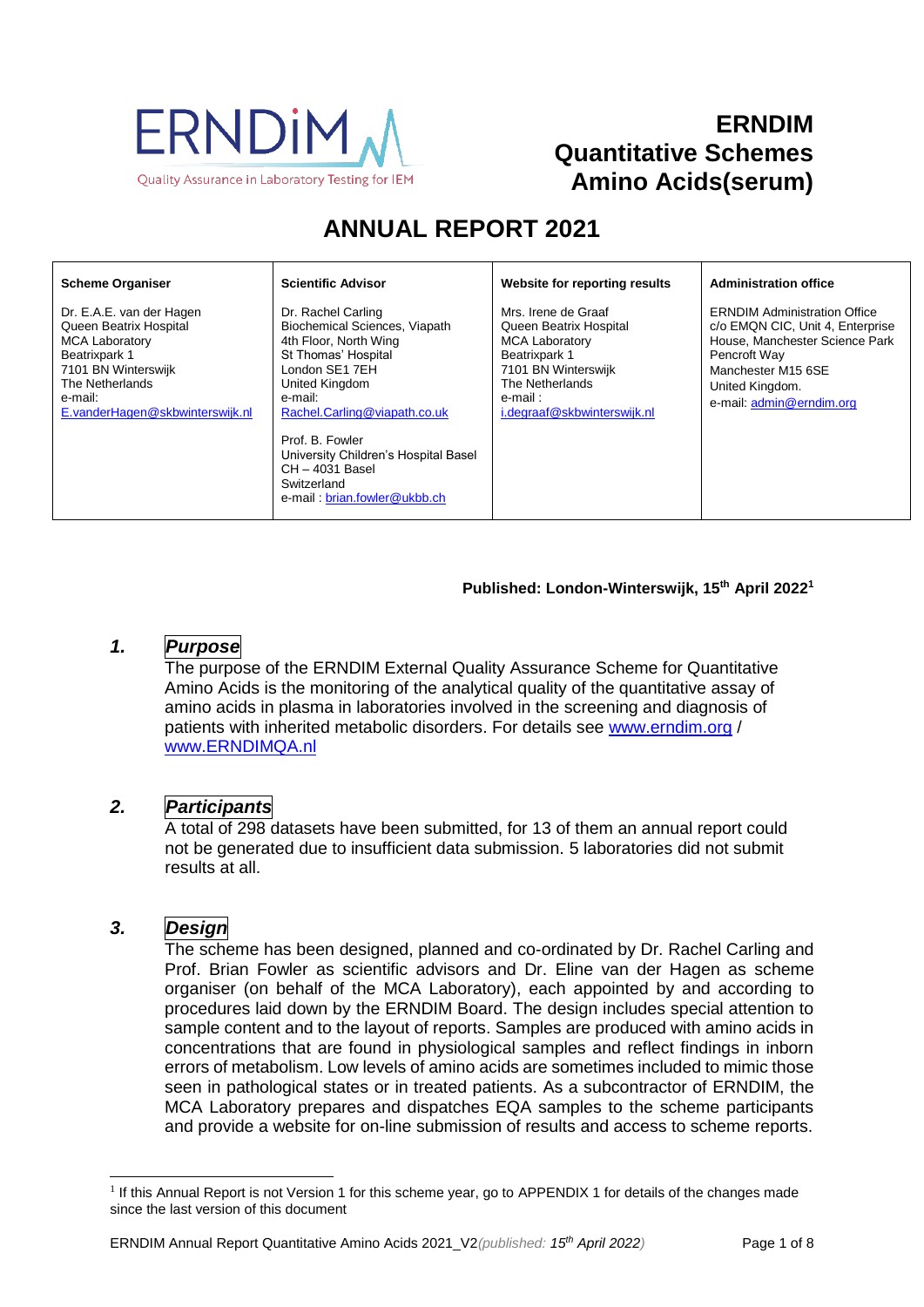#### *Samples*

The scheme consisted of 8 lyophilised samples, all prepared from the same basic human serum which has been treated to remove most of the amino acids present and to which various amounts of analytes are added. As can be seen from table 1 the added quantities were identical in pairs of the samples. The nature, source and the added amounts of the analytes are also summarised in table 1.

|                        |                    | Added quantities (micromol/L)  |                   |               |               |
|------------------------|--------------------|--------------------------------|-------------------|---------------|---------------|
| <b>Analyte</b>         | <b>Source</b>      | <b>Sample</b><br><b>Sample</b> |                   | <b>Sample</b> | <b>Sample</b> |
|                        |                    | pair                           | pair              | pair          | pair          |
|                        |                    | 2021.                          | 2021.             | 2021.         | 2021.         |
|                        |                    | $01 - 07$                      | $02 - 08$         | 03-06         | 04-05         |
| 2-aminobutyric acid    | Sigma A1879        | 42.2                           | 19.7              | 9.9           | 77.4          |
| Alanine                | Sigma 44526        | 777.0                          | 389.3             | 193.8         | 1554.0        |
| Alloisoleucine         | <b>Sigma 18754</b> | 146.0                          | 97.3              | 48.7          | 194.7         |
| Arginine               | <b>Sigma 90538</b> | 243.8                          | 48.9              | 10.3          | 485.6         |
| Arginino succinic acid | Sigma A5707        | 73.0                           | 48.6              | 14.8          | 121.6         |
| Asparagine             | Sigma 51363        | 73.6                           | 48.3              | 25.3          | 96.7          |
| Aspartic acid          | <b>Sigma 51572</b> | 75.2                           | 50.2              | 24.0          | 97.0          |
| Citrulline             | Sigma 1133842      | 970.9                          | 48.9              | 9.9           | 1943.5        |
| Cystine                | <b>Sigma 49603</b> | 96.6                           | 29.6              | 9.7           | 145.6         |
| Glutamic acid          | <b>Sigma 95436</b> | 146.0                          | 96.7              | 48.3          | 194.4         |
| Glutamine              | <b>Sigma 76523</b> | 1214.9                         | 485.8             | 97.4          | 1700.7        |
| Glycine                | <b>Sigma 76524</b> | 728.6                          | 485.1             | 243.5         | 1457.2        |
| Histidine              | <b>Sigma 73767</b> | 117.8                          | 58.0              | 29.0          | 174.9         |
| Homocitrulline         | SC-269298          | 72.9                           | 72.9              | 72.9          | 72.9          |
| Hydroxyproline         | Sigma PHR1939      | 21.0                           | 10.0              | 4.4           | 38.7          |
| Isoleucine             | Sigma 56241        | 485.6                          | 146.0             | 48.7          | 1458.0        |
| Leucine                | <b>Sigma 76526</b> | 484.5                          | 146.0             | 48.7          | 1458.0        |
| Lysine                 | Sigma 67448        | 486.4                          | 243.2             | 24.6          | 728.9         |
| Methionine             | Sigma 39496        | 485.4                          | 97.3              | 9.7           | 728.6         |
| Ornithine              | <b>Sigma O2375</b> | 390.0                          | 195.4             | 19.8          | 777.3         |
| Phenylalanine          | Sigma 40451        | 583.4                          | 349.7             | 116.8         | 1165.8        |
| Proline                | Sigma 93693        | 485.5                          | 243.4             | 49.2          | 728.8         |
| Pros-methylhistidine   | Sigma M9005        | 14.6                           | 9.4               | 5.1           | 24.0          |
| Sarcosine              | Sigma S7672        | 14.7                           | 9.8               | 4.9           | 19.5          |
| Serine                 | Sigma 54763        | 243.0                          | 48.3              | 9.7           | 486.1         |
| Sulphocysteine         | Abcam Ab146303     | 73.1                           | 48.7              | 9.9           | 96.9          |
| Taurine                | Sigma 93019        | 135.6                          | 68.4              | 33.6          | 408.1         |
| Tele-methylhistidine   | <b>Sigma 67520</b> | 9.4                            | 15.4              | 24.0          | 5.1           |
| Threonine              | Sigma 61506        | 340.0                          | 193.8             | 97.5          | 486.2         |
| Thryptophan            | Sigma 51145        | 121.5                          | $\overline{7}3.2$ | 48.3          | 145.7         |
| <b>Tyrosine</b>        | <b>Sigma 91515</b> | 340.4                          | 169.8             | 16.8          | 680.0         |
| Valine                 | <b>Sigma 50848</b> | 315.8                          | 146.1             | 48.3          | 631.6         |

Table 1. Pair identification, source and amounts of added analytes.

All amino acids used are of the highest purity commercially available. Concentrations < 100 micromol/L are given with one decimal place; Samples have been tested for stability and homogeneity according to ISO 13528 in which requirements for regulatory purposes of quality management systems for medical devices are described.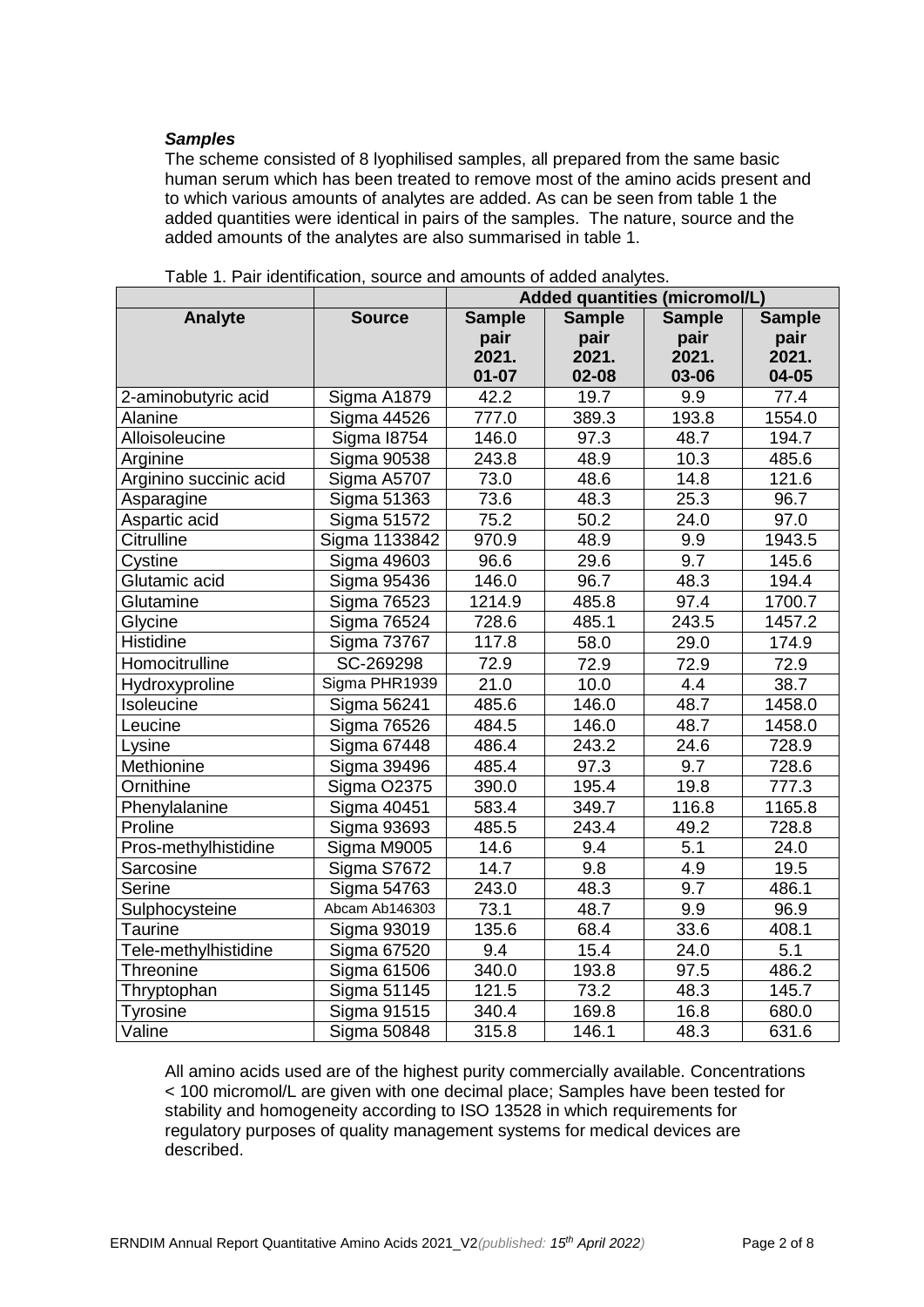#### *Reports*

All data-transfer, the submission of data as well as request and viewing of reports proceeded via the interactive website [www.erndimqa.nl](http://www.erndimqa.nl/) which can also be reached through the ERNDIM website [\(www.erndim.org\)](http://www.erndim.org/). The results of your laboratory are confidential and only accessible to you (with your name and password). The anonymised mean results of all labs are accessible to all participants. Statistics of the respective reports are explained in the general information section of the website.

An important characteristic of the website is that it supplies short-term and long-term reports.

**Short-term reports** on the eight individual specimens are available two weeks after the submission deadline and provide up-to-date information on analytical performance. Although it is technically possible to produce reports immediately there is a delay of 14 days to enable the scientific advisor to inspect the results and add comments to the report when appropriate.

The *annual report* summarises the results of the whole year.

A second important characteristic of the website is the different levels of detail of results which allows individual laboratories the choice of fully detailed and/or summarised reports. The "Analyte in Detail" is the most detailed report and shows results of a specific analyte in a specific sample. Thus for the 31 amino acids in the year 2021 cycle, 8 x 32 = 256 such Analyte-in-Detail-reports can be requested. A more condensed report is the "Cycle Review" which summarises the performance of all analytes in a specific sample (8 such Cycle Reviews can be requested in 2021). The Annual Report summarizes all results giving an indication of overall performance for all analytes in all 8 samples (1 such Annual-Report can be requested in 2021). Depending on the responsibilities within the laboratory, participants can choose to inspect the annual report (e.g. Quality Managers) or all (or part of) the 256 detailed reports (e.g. scientific staff).

| <b>Analyte</b>             | <b>Precision</b><br><b>Accuracy</b> |                 | <b>Linearity</b> |                 | <b>Recovery</b> |                 | Data all labs    |                 |              |                    |
|----------------------------|-------------------------------------|-----------------|------------------|-----------------|-----------------|-----------------|------------------|-----------------|--------------|--------------------|
|                            | (mean)                              |                 | (CV% duplicates) |                 | (r)             |                 | (%added analyte) |                 |              |                    |
|                            | <b>Your Lab</b>                     | <b>All labs</b> | <b>Your Lab</b>  | <b>All labs</b> | <b>Your Lab</b> | <b>All labs</b> | <b>Your Lab</b>  | <b>All labs</b> | $\mathbf{n}$ | <b>Interlab</b> cv |
| <u>2-Aminobutyric acid</u> | 36.8                                | 39.1            | 6.8%             | 7.2%            | 0.997           | 0.994           | 94%              | 97%             | 213          | 13.0%              |
| Alanine                    | 689                                 | 705             | 2.5%             | 5.2%            | 0.999           | 0.998           | 93%              | 94%             | 284          | 9.79%              |
| Alloisoleucine             | 117                                 | 122             | 3.5%             | 6.2%            | 0.998           | 0.992           | 99%              | 101%            | 215          | 12.1%              |
| Arginine                   | 212                                 | 210             | 2.4%             | 5.5%            | 0.999           | 0.998           | 103%             | 101%            | 282          | 9.12%              |
| Argininosuccinic acid      |                                     | 32.0            |                  | 18.0%           |                 | 0.959           |                  | 57%             | 139          | 42.7%              |
| Asparagine                 | 64.1                                | 68.6            | 1.2%             | 7.6%            | 1.000           | 0.988           | 113%             | 113%            | 257          | 20.8%              |
| Aspartic Acid              | 57.4                                | 56.2            | 3.2%             | 6.2%            | 0.996           | 0.982           | 81%              | 76%             | 270          | 16.7%              |
| Citrulline                 | 703                                 | 721             | 2.1%             | 5.9%            | 1.000           | 0.999           | 96%              | 97%             | 282          | 15.0%              |
| Cystine                    | 54.1                                | 53.6            | 3.6%             | 8.4%            | 0.998           | 0.995           | 72%              | 73%             | 255          | 12.7%              |
| Glutamic acid              | 123                                 | 131             | 6.8%             | 6.5%            | 0.990           | 0.991           | 104%             | 101%            | 281          | 10.3%              |
| Glutamine                  | 777                                 | 866             | 13.2%            | 6.1%            | 0.991           | 0.997           | 88%              | 98%             | 276          | 11.4%              |
| Glycine                    | 676                                 | 718             | 2.4%             | 4.8%            | 0.999           | 0.997           | 94%              | 97%             | 283          | 9.51%              |
| <b>Histidine</b>           | 89.9                                | 93.3            | 3.8%             | 5.5%            | 0.998           | 0.996           | 94%              | 95%             | 280          | 9.09%              |
| <b>Hydroxyproline</b>      | 19.6                                | 19.3            | 14.7%            | 16.0%           | 0.987           | 0.978           | 107%             | 102%            | 240          | 22.4%              |
| Isoleucine                 | 499                                 | 512             | 4.0%             | 4.5%            | 1.000           | 0.999           | 94%              | 95%             | 290          | 11.3%              |
| Leucine                    | 488                                 | 524             | 3.8%             | 4.6%            | 1.000           | 0.999           | 88%              | 96%             | 290          | 12.2%              |
| Lysine                     | 420                                 | 371             | 2.7%             | 5.3%            | 0.998           | 0.997           | 114%             | 98%             | 284          | 9.28%              |
| Methionine                 | OR.                                 | 328             | <b>OR</b>        | 5.5%            | OR.             | 0.998           | OR.              | 99%             | 282          | 11.8%              |
| Ornithine                  | 339                                 | 343             | 3.1%             | 5.5%            | 0.999           | 0.998           | 100%             | 98%             | 285          | 10.2%              |
| Phenylalanine              | 508                                 | 533             | 2.1%             | 4.4%            | 1.000           | 0.998           | 91%              | 95%             | 292          | 8.67%              |
| Proline                    | 348                                 | 356             | 5.2%             | 5.7%            | 0.997           | 0.996           | 98%              | 98%             | 270          | 9.71%              |
| <b>Serine</b>              | 194                                 | 201             | 4.0%             | 4.9%            | 0.999           | 0.999           | 94%              | 95%             | 283          | 9.25%              |
| Sulfocysteine              |                                     | 47.2            |                  | 10.9%           |                 | 0.983           |                  | 87%             | 86           | 21.4%              |
| <b>Taurine</b>             | 158                                 | 165             | 2.9%             | 5.1%            | 1.000           | 0.998           | 97%              | 101%            | 264          | 11.0%              |
| Threonine                  | 258                                 | 280             | 3.4%             | 4.8%            | 0.998           | 0.997           | 93%              | 97%             | 281          | 8.08%              |
| Tryptophan                 | 113                                 | 116             | 3.8%             | 7.8%            | 0.995           | 0.976           | 88%              | 94%             | 228          | 15.2%              |
| <b>Tyrosine</b>            | 281                                 | 291             | 2.3%             | 4.5%            | 1.000           | 0.999           | 91%              | 95%             | 292          | 9.15%              |
| Valine                     | 286                                 | 288             | 1.6%             | 4.4%            | 0.999           | 0.999           | 103%             | 99%             | 291          | 7.80%              |
| Overall                    | 300                                 | 292             | 4.2%             | 6.7%            | 0.997           | 0.993           | 96%              | 95%             | 260          | 13.2%              |

See this example of part of an annual report.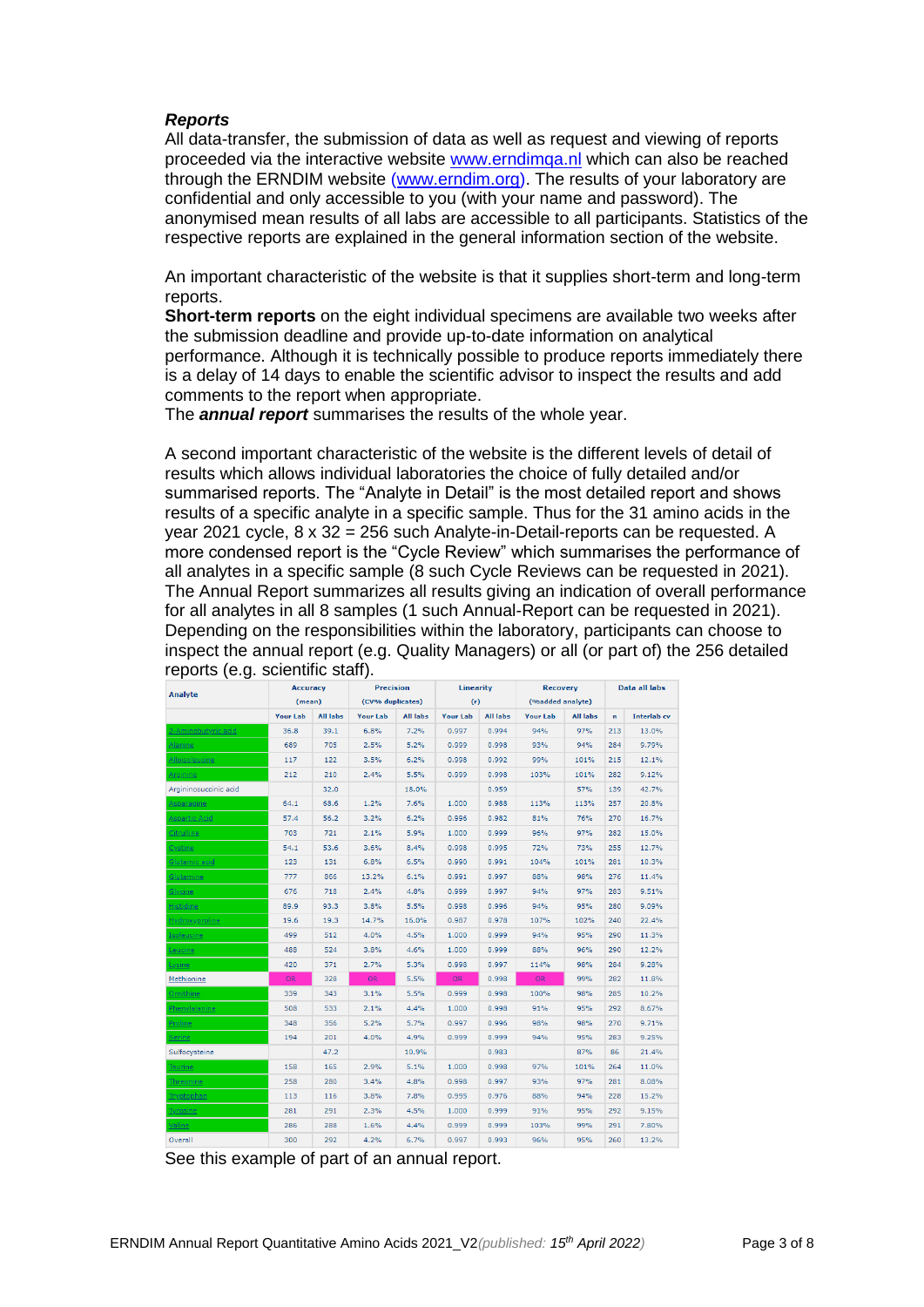As agreed in 2016, the flagging system has been changed. The explanation of the flags can be found in the General information section (Use Website / Explanation Annual Report)

### *4. Discussion of Results in the Annual Report 2021*

In this part the results as seen in the annual report 2021 will be discussed. Please keep at hand your annual report from the website when you follow the various aspects below and keep in mind that we only discuss the results of "all labs". It is your responsibility to inspect and interpret the results of your own laboratory.

#### *4.1 Accuracy*

A first approach to evaluating your performance in terms of accuracy is comparison of your mean values for each amino acid in the eight samples with those of all labs. This is shown in the columns "Your Lab" and "All Labs" under the heading "Accuracy". For example, for alanine, the mean for all labs is 705 micromol/Litre, with which you can compare the mean of your lab.

#### *4.2 Recovery*

A second approach to describe performance is the percentage recovery of added analyte. In this approach the amounts of weighed quantities added to the samples are the assumed target values after adjustment for blank values. The correlation between weighed amounts (on the x-axis) and your measured quantities (on the y-axis) has been calculated. The slope of the resulting relation (a in  $y = ax + b$ ) in this formula multiplied by 100% is your recovery of the added amounts. The outcome for your lab in comparison to the median outcome of all labs is shown in the column "Recovery". The recovery is generally acceptable with 23 analytes having a recovery within the range 90 - 110%. Poor recovery is evident for four analytes: argininosuccinic acid (57%), aspartic acid (76%), cystine (73%) and sulfocysteine (87%). Asparagine has a recovery of 113%.

### *4.3 Precision*

Reproducibility is an important parameter for the analytical performance of a laboratory and is addressed in the schemes' design. Samples provided in pairs can be regarded as duplicates from which CVs can be calculated. The column "Precision" in the annual report shows your CVs for the respective amino acids in comparison to median values for all labs. Precision ranges from 4.4% for phenylalanine and valine to 18.0% for argininosuccinic acid. 17 amino acids demonstrated good performance with CVs < than 6%. The average intra-lab CV is 6.7%.

#### **4.4** *Linearity*

Linearity over the whole relevant analytical range is another important parameter for analytical quality and is also examined within the schemes. A comparison of the weighed quantities on the x-axis and your measured quantities on the y-axis allows calculation of the coefficient of regression (**r**). The column "Linearity" in the annual report shows your **r** values for the respective amino acids in comparison to the median **r** values for all labs. Ideally the **r** value is close to 1.000 and ranges from argininosuccinic acid (0.955) to 6 amino acids that give an excellent r value ( $r =$ 0.999). It must be remembered that only a limited concentration range is tested in this scheme.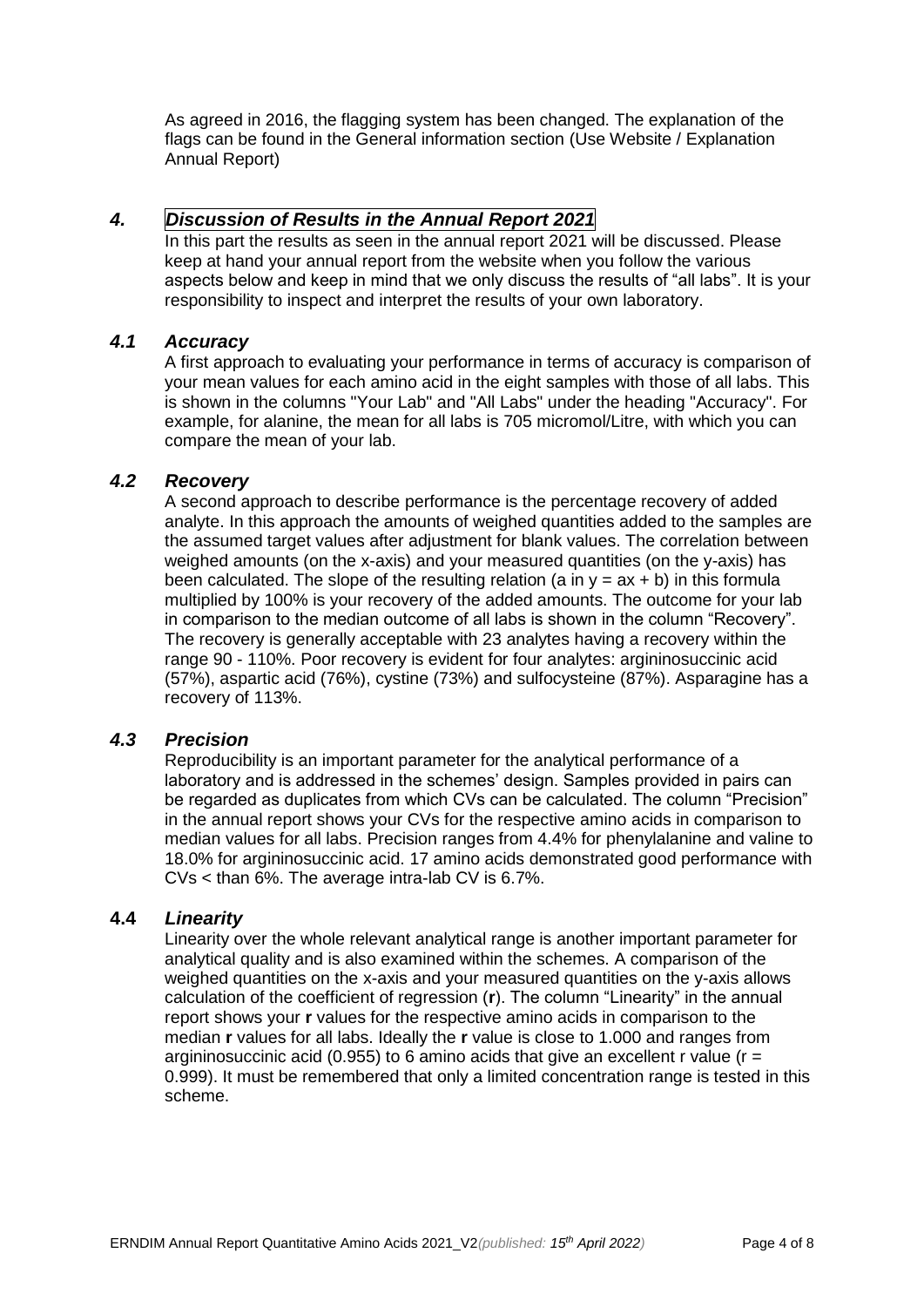### *4.5 Inter-lab CV*

For comparison of amino acid levels for diagnosis and monitoring of treatment for one patient in different hospitals and for use of shared reference values it is essential to have a high degree of harmonization between results of laboratories. Part of the schemes' design is to monitor this by calculating the inter-laboratory CV. This, along with the number of laboratories that submitted results is shown in the column "Data all labs" in the annual report. Agreement between laboratories is reasonable for most amino acids, with ten amino acids having an inter lab CV of <10% and eleven between 10 and 15%. However, six amino acids have a CV >15% with argininosuccinic acid having a CV of 42.7%.

#### *4.6 Number of Participating Labs and submitted results*

For 20 of the individual amino acids, results were submitted in at least 260 datasets (89% of the 293 datasets).

#### *4.7 Inter-relationships between quality parameters*

The various parameters described above often have an interrelationship: usually more than one parameter points in the same direction towards either good or bad analytical performance.

For example for arginine all parameters indicate good performance: precision (CV = 5.5%), linearity (r = 0.998), recovery (101%) and inter-lab variation (inter-lab CV 9.12) with the majority of labs (n=282 datasets) submitting results.

#### *4.8 Your performance: red and green flags*

In order to easily judge performance of individual laboratories the annual report of an individual laboratory may include flags in case of poor performance for accuracy, precision, linearity and recovery. Amino acids with satisfactory performance for at least three of the four parameters (thus no or only one flag) receive a green flag. Thus a green flag indicates satisfactory performance for analysis of that particular amino acid. Criteria for flags can be found in the general information on the website (on this website under general information; use website, explanation annual report).

# *4.9 Poor Performance Policy*

A wide dispersion in the overall performance of individual laboratories is evident. Table 2 shows the percentage of red flags observed. 30% of the laboratories have no flag at all and thus have attained excellent overall performance. In contrast, at the other extreme 6% of laboratories have more than 25% red flags. Following intensive discussion within the ERNDIM board and Scientific Advisory Board (SAB) and taking into account feedback from participants we have agreed on a harmonised scoring system for the various branches of the Diagnostic Proficiency schemes and qualitative schemes. We have also tested a scoring system for the quantitative schemes as described in our Newsletter of Spring 2009. In parallel to this the SAB has agreed levels of adequate performance for all the schemes and these are reevaluated annually. The scoring systems have been carefully evaluated by members of the SAB and have been applied to assess performance in our schemes from 2007 onwards. The ERNDIM Board has decided that the Scientific Advisor will judge the performance of the individual laboratories based on these levels of satisfactory performance and this will be ratified by the SAB. A letter pointing out failure to achieve these levels will be issued to those laboratories which do not achieve satisfactory performance. The letter is intended to instigate dialogue between the EQA scheme organiser and the participating laboratory in order to solve any particular analytical problems in order to improve quality of performance of labs in the pursuit of our overall aim to improve quality of diagnostic services in this field.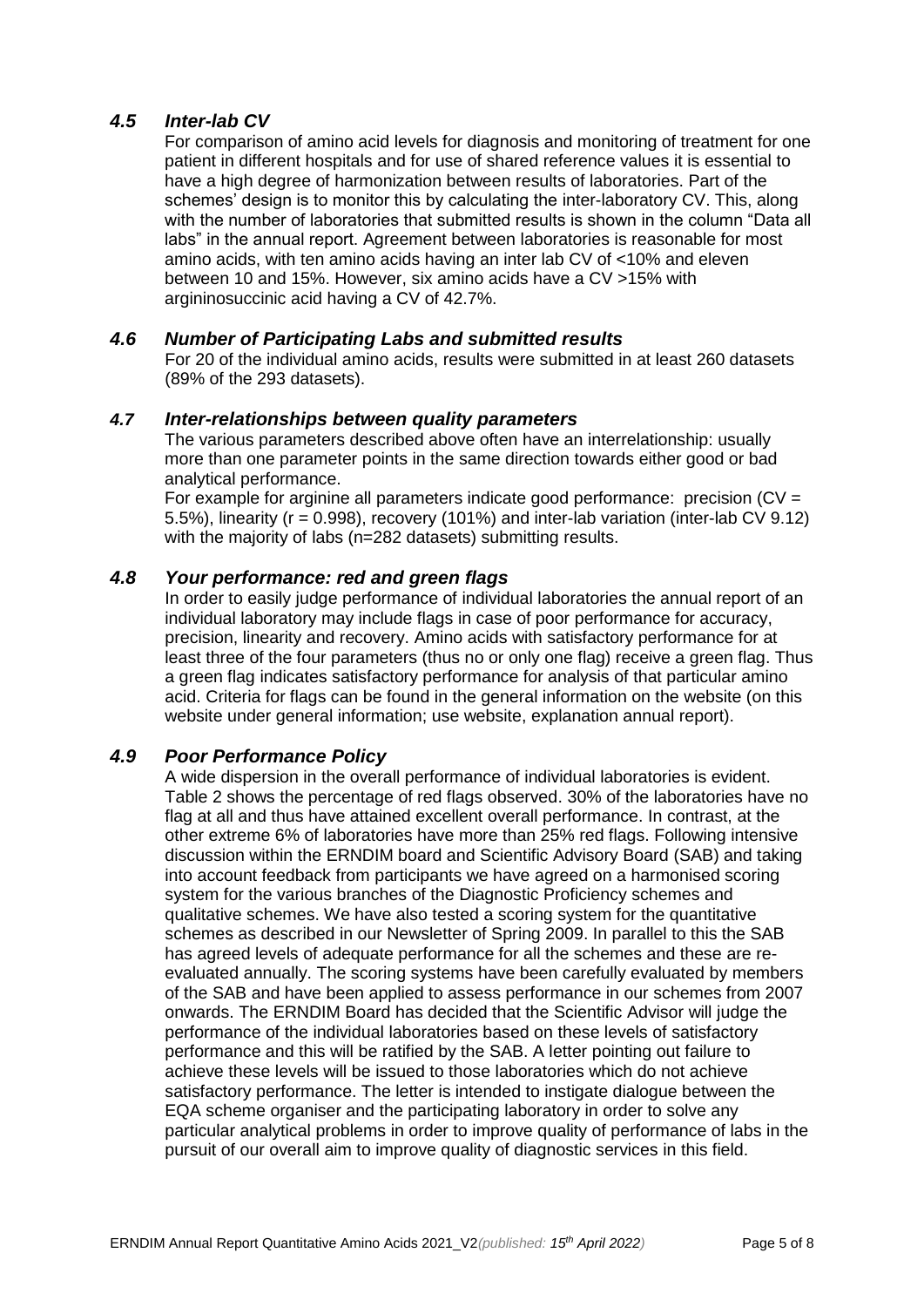| % Red Flags seen<br>in Annual Report | <b>Percentage Labs</b><br>In this Category | <b>Cumulative Percentage</b><br><b>Of Labs</b> |
|--------------------------------------|--------------------------------------------|------------------------------------------------|
| >25%                                 | 6%                                         | 6%                                             |
| 25%                                  | 1%                                         | 7%                                             |
| $20 - 25%$                           | 2%                                         | 9%                                             |
| $15 - 20%$                           | 5%                                         | 14%                                            |
| $10 - 15%$                           | 7%                                         | 21%                                            |
| $5 - 10%$                            | 15%                                        | 36%                                            |
| $0 - 5%$                             | 40%                                        | 76%                                            |
| $0\%$                                | 24%                                        | 100%                                           |

#### Table 2. Percentage Red Flags

#### *4.10 Certificates*

As for other schemes, the performance, as indicated by the flags in the individual laboratories annual report, is summarised in the annual participation certificate. The certificate lists the total number of amino acids in the scheme, the number for which results have been submitted and the number for which satisfactory performance has been achieved. It is important to bear in mind that the certificate has to be backed up by the individual annual report in the case of internal or external auditing.

#### *4.11 Additional Specific Remarks of the Scientific Advisor*

Pros and Tele methylhistidine, homocitrulline and sarcosine were present in the eight 2021 samples but were not included in the annual report. Sarcosine and homocitrulline were added to increase awareness of their potential to interfere with alanine (LC-MS/MS) and methionine (IEC). Pros and tele methylhistidine were included to raise awareness of the correct nomenclature for these two compounds. Education is a key aspect of the ERNIDM scheme.

# *5. Summary of performance*

#### *General comments*

The results obtained this year agree fairly well with those expected. Some discrepancies with calculated recoveries are evident for a few amino acids.

#### *Quantitative comparisons (see table 3).*

The overall performance evaluated by comparing precision (intra-lab variation) versus inter-lab variation for each amino acid reveals three main groups. There are twelve amino acids with good intra and inter-lab precision (<10%). Eleven amino acids show acceptable intea and inter-lab precision, (CVs between 10 – 15and there are five amino acids for which performance is poor, with inter-lab CV > 15% (range 15 – 42%).

Taking all parameters into account there is a group of 20 well-established amino acids for which there is good overall performance, reflected by satisfactory values for all five analytical quality parameters (acceptable precision and inter-lab CV, linearity exceeding 0.9, recovery between 90 and 110% and a high percentage of submitted results. There is also a group of five analytes, argininosuccinic acid, asparagine, aspartic acid, hydroxyproline and sulfocysteine, where perform is less than satisfactory.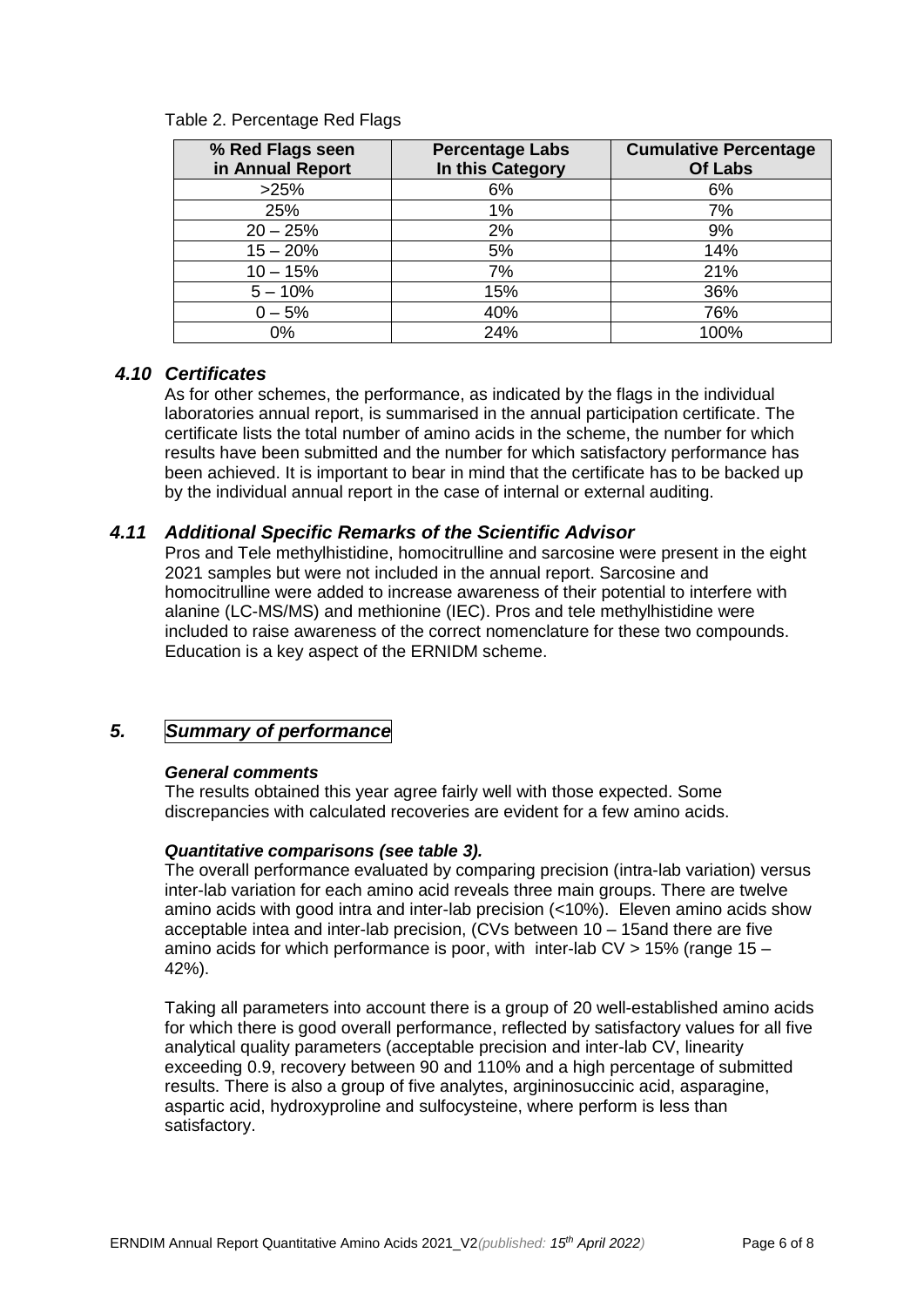| Analyte                | <b>Accuracy</b><br>(mean<br>umol/L) | <b>Precision</b><br>$(CV\%$<br>duplicates) | Linearity<br>(r) | <b>Recovery</b><br>(%added<br>analyte) | Data all labs |                        |
|------------------------|-------------------------------------|--------------------------------------------|------------------|----------------------------------------|---------------|------------------------|
|                        | <b>All labs</b>                     | <b>All labs</b>                            | <b>All labs</b>  | <b>All labs</b>                        | n             | Inter-lab<br><b>CV</b> |
| 2-aminobutyric acid    | 39.1                                | 7.2%                                       | 0.994            | 97%                                    | 213           | 13.0%                  |
| Alanine                | 705                                 | 5.2%                                       | 0.998            | 94%                                    | 284           | 9.79%                  |
| Alloisoleucine         | 122                                 | 6.2%                                       | 0.992            | 101%                                   | 215           | 12.1%                  |
| Arginine               | 210                                 | 5.5%                                       | 0.998            | 101%                                   | 282           | 9.12%                  |
| Arginino succinic acid | 32.0                                | 18.0%                                      | 0.959            | 57%                                    | 139           | 42.7%                  |
| Asparagine             | 68.6                                | 7.6%                                       | 0.988            | 113%                                   | 257           | 20.8%                  |
| Aspartic acid          | 56.2                                | 6.2%                                       | 0.982            | 76%                                    | 270           | 16.7%                  |
| Citrulline             | 721                                 | 5.9%                                       | 0.999            | 97%                                    | 282           | 15.0%                  |
| Cystine                | 53.6                                | 8.4%                                       | 0.995            | 73%                                    | 255           | 12.7%                  |
| Glutamic acid          | 131                                 | 6.5%                                       | 0.991            | 101%                                   | 281           | 10.3%                  |
| Glutamine              | 866                                 | 6.1%                                       | 0.997            | 98%                                    | 276           | 11.4%                  |
| Glycine                | 718                                 | 4.8%                                       | 0.997            | 97%                                    | 283           | 9.51%                  |
| Histidine              | 93.3                                | 5.5%                                       | 0.996            | 95%                                    | 280           | 9.09%                  |
| Hydroxyproline         | 19.3                                | 16.0%                                      | 0.978            | 102%                                   | 240           | 22.4%                  |
| Isoleucine             | 512                                 | 4.5%                                       | 0.999            | 95%                                    | 290           | 11.3%                  |
| Leucine                | 524                                 | 4.6%                                       | 0.999            | 96%                                    | 290           | 12.2%                  |
| Lysine                 | 371                                 | 5.3%                                       | 0.997            | 98%                                    | 284           | 9.28%                  |
| Methionine             | 328                                 | 5.5%                                       | 0.998            | 99%                                    | 282           | 11.8%                  |
| Ornithine              | 343                                 | 5.5%                                       | 0.998            | 98%                                    | 285           | 10.2%                  |
| Phenylalanine          | 533                                 | 4.4%                                       | 0.998            | 95%                                    | 292           | 8.67%                  |
| Proline                | 356                                 | 5.7%                                       | 0.996            | 98%                                    | 270           | 9.71%                  |
| Serine                 | 201                                 | 4.9%                                       | 0.999            | 95%                                    | 283           | 9.25%                  |
| Sulphocysteine         | 47.2                                | 10.9%                                      | 0.983            | 87%                                    | 86            | 21.4%                  |
| Taurine                | 165                                 | 5.1%                                       | 0.998            | 101%                                   | 264           | 11.0%                  |
| Threonine              | 280                                 | 4.8%                                       | 0.997            | 97%                                    | 281           | 8.08%                  |
| Thryptophan            | 116                                 | 7.8%                                       | 0.976            | 94%                                    | 228           | 15.2%                  |
| Tyrosine               | 291                                 | 4.5%                                       | 0.999            | 95%                                    | 292           | 9.15%                  |
| Valine                 | 288                                 | 4.4%                                       | 0.999            | 99%                                    | 291           | 7.80%                  |
| Overall                | 292                                 | 6.7%                                       | 0.993            | 95%                                    | 260           | 13.2%                  |

Table 3. Summary of results of all laboratories

#### *Educational Effect of ERNDIM*

Greater experience of amino acid analysis as reflected by longer participation in ERNDIM schemes clearly seems to contribute to improved performance. Beyond this the learning/educational effect of EQA as provided by ERNDIM is undoubtedly a major factor in improving performance.

# *6. Preview of the Scheme for 2022*

Our policy is to include the same common amino acids in each year's samples as well as a few unusual ones which are selected year to year. The design of the 2022 scheme is essentially the same as in 2021.